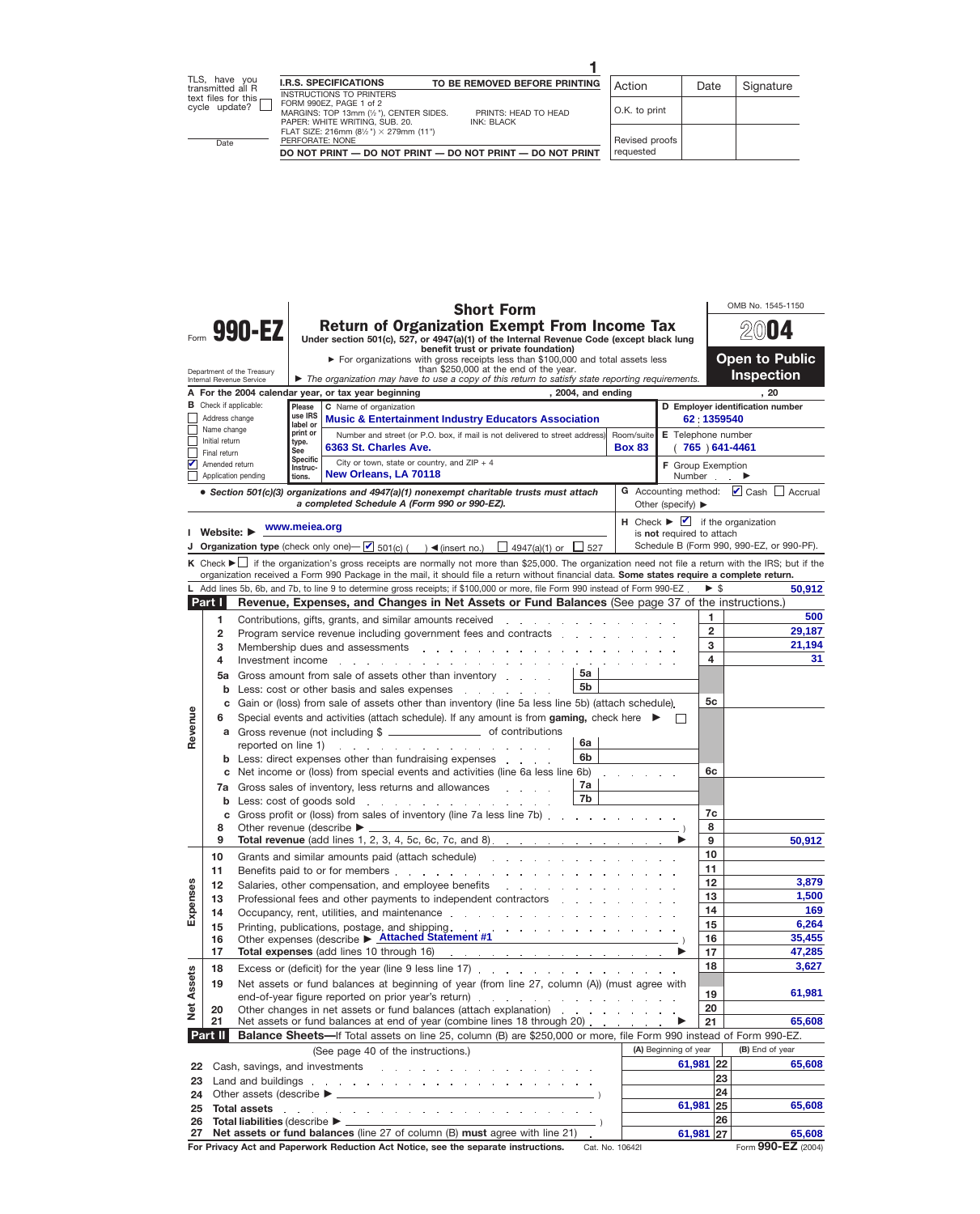|               | Form 990-EZ (2004) | 62-1359540 MUSIC & ENTERTAINMENT INDUSTRY EDUCATORS ASSOCIATION                                                                                                                                                                |                                                    |                                            |                                 |                                                   |               |                                                  |             | Page 2       |
|---------------|--------------------|--------------------------------------------------------------------------------------------------------------------------------------------------------------------------------------------------------------------------------|----------------------------------------------------|--------------------------------------------|---------------------------------|---------------------------------------------------|---------------|--------------------------------------------------|-------------|--------------|
|               | <b>Part III</b>    | Statement of Program Service Accomplishments (See page 41 of the instructions.)                                                                                                                                                |                                                    |                                            |                                 |                                                   |               | <b>Expenses</b>                                  |             |              |
|               |                    | What is the organization's primary exempt purpose? <b>Attached Statement #2</b>                                                                                                                                                |                                                    |                                            |                                 |                                                   |               | (Required for 501(c)(3)<br>and (4) organizations |             |              |
|               |                    | Describe what was achieved in carrying out the organization's exempt purposes. In a clear and concise manner,                                                                                                                  |                                                    |                                            |                                 |                                                   |               | and $4947(a)(1)$ trusts;                         |             |              |
|               |                    | describe the services provided, the number of persons benefited, or other relevant information for each program title.                                                                                                         |                                                    |                                            |                                 |                                                   |               | optional for others.)                            |             |              |
| 28            |                    |                                                                                                                                                                                                                                |                                                    |                                            |                                 |                                                   |               |                                                  |             |              |
|               |                    |                                                                                                                                                                                                                                |                                                    |                                            |                                 |                                                   |               |                                                  |             |              |
|               |                    |                                                                                                                                                                                                                                |                                                    | (Grants \$                                 |                                 |                                                   | 28a           |                                                  |             |              |
| 29            |                    |                                                                                                                                                                                                                                |                                                    |                                            |                                 |                                                   |               |                                                  |             |              |
|               |                    |                                                                                                                                                                                                                                |                                                    |                                            |                                 |                                                   |               |                                                  |             |              |
|               |                    |                                                                                                                                                                                                                                |                                                    | (Grants \$                                 |                                 |                                                   | 29a           |                                                  |             |              |
| 30            |                    |                                                                                                                                                                                                                                |                                                    |                                            |                                 |                                                   |               |                                                  |             |              |
|               |                    |                                                                                                                                                                                                                                |                                                    |                                            |                                 |                                                   |               |                                                  |             |              |
|               |                    |                                                                                                                                                                                                                                |                                                    | (Grants \$                                 |                                 |                                                   | <b>30a</b>    |                                                  |             |              |
|               |                    | 31 Other program services (attach schedule) (Grants \$                                                                                                                                                                         |                                                    |                                            |                                 |                                                   | 31a           |                                                  |             |              |
|               |                    | 32 Total program service expenses (add lines 28a through 31a)                                                                                                                                                                  |                                                    |                                            |                                 |                                                   | 32            |                                                  |             |              |
|               | <b>Part IV</b>     | List of Officers, Directors, Trustees, and Key Employees (List each one even if not compensated. See page 41 of the instructions.)                                                                                             |                                                    |                                            |                                 |                                                   |               |                                                  |             |              |
|               |                    |                                                                                                                                                                                                                                | (B) Title and average                              |                                            | (C) Compensation                | (D) Contributions to                              |               |                                                  | (E) Expense |              |
|               |                    | (A) Name and address                                                                                                                                                                                                           | hours per week<br>devoted to position              |                                            | (If not paid,<br>enter $-0$ -.) | employee benefit plans &<br>deferred compensation |               | other allowances                                 | account and |              |
|               |                    | <b>Attached Statement #3</b>                                                                                                                                                                                                   |                                                    |                                            |                                 |                                                   |               |                                                  |             |              |
|               |                    |                                                                                                                                                                                                                                |                                                    |                                            |                                 |                                                   |               |                                                  |             |              |
|               |                    |                                                                                                                                                                                                                                |                                                    |                                            |                                 |                                                   |               |                                                  |             |              |
|               |                    |                                                                                                                                                                                                                                |                                                    |                                            |                                 |                                                   |               |                                                  |             |              |
|               |                    |                                                                                                                                                                                                                                |                                                    |                                            |                                 |                                                   |               |                                                  |             |              |
|               |                    |                                                                                                                                                                                                                                |                                                    |                                            |                                 |                                                   |               |                                                  |             |              |
|               | <b>Part V</b>      | <b>Other Information (Note</b> the attachment requirement in General Instruction V, page 14.)                                                                                                                                  |                                                    |                                            |                                 |                                                   |               |                                                  | <b>Yes</b>  | No           |
| 33            |                    | Did the organization engage in any activity not previously reported to the IRS? If "Yes," attach a detailed description of each activity .                                                                                     |                                                    |                                            |                                 |                                                   |               |                                                  |             | V            |
| 34            |                    | Were any changes made to the organizing or governing documents but not reported to the IRS? If "Yes," attach a conformed copy of the changes.                                                                                  |                                                    |                                            |                                 |                                                   |               |                                                  |             | ✓            |
|               |                    | If the organization had income from business activities, such as those reported on lines 2, 6, and 7 (among others), but                                                                                                       |                                                    |                                            |                                 |                                                   |               |                                                  |             |              |
| 35            |                    | not reported on Form 990-T, attach a statement explaining your reason for not reporting the income on Form 990-T.                                                                                                              |                                                    |                                            |                                 |                                                   |               |                                                  |             |              |
|               |                    |                                                                                                                                                                                                                                |                                                    |                                            |                                 |                                                   |               |                                                  |             | V            |
|               |                    | a Did the organization have unrelated business gross income of \$1,000 or more or 6033(e) notice, reporting, and proxy tax requirements?                                                                                       |                                                    |                                            |                                 |                                                   |               |                                                  |             | ✓            |
|               |                    | <b>b</b> If "Yes," has it filed a tax return on Form 990-T for this year?.<br>Was there a liquidation, dissolution, termination, or substantial contraction during the year? (If "Yes," attach a statement.)                   |                                                    | and a series of the contract of the series |                                 |                                                   |               |                                                  |             | ✓            |
| 36            |                    |                                                                                                                                                                                                                                |                                                    |                                            |                                 | ∣37a                                              |               | $\mathbf 0$                                      |             |              |
|               |                    | 37a Enter amount of political expenditures, direct or indirect, as described in the instructions.                                                                                                                              |                                                    |                                            |                                 |                                                   |               |                                                  |             | ✓            |
|               |                    | b Did the organization file Form 1120-POL for this year?                                                                                                                                                                       |                                                    | and the contract of the contract of the    |                                 |                                                   |               |                                                  |             |              |
|               |                    | 38a Did the organization borrow from, or make any loans to, any officer, director, trustee, or key employee or were any<br>such loans made in a prior year and still unpaid at the start of the period covered by this return? |                                                    |                                            |                                 |                                                   |               |                                                  |             | V            |
|               |                    | <b>b</b> If "Yes," attach the schedule specified in the line 38 instructions and enter the amount involved.                                                                                                                    |                                                    |                                            |                                 | 38 <sub>b</sub>                                   |               |                                                  |             |              |
|               |                    |                                                                                                                                                                                                                                |                                                    |                                            |                                 | 39a                                               |               |                                                  |             |              |
| 39            |                    | 501(c)(7) organizations. Enter: a Initiation fees and capital contributions included on line 9                                                                                                                                 |                                                    |                                            |                                 | 39 <sub>b</sub>                                   |               |                                                  |             |              |
|               |                    | <b>b</b> Gross receipts, included on line 9, for public use of club facilities                                                                                                                                                 |                                                    |                                            |                                 |                                                   |               |                                                  |             |              |
|               |                    | 40a 501(c)(3) organizations. Enter: Amount of tax imposed on the organization during the year under:<br>section 4911 $\blacktriangleright$                                                                                     | $\frac{0}{0}$ ; section 4912 $\blacktriangleright$ |                                            | $\frac{0}{2}$ ; section 4955    |                                                   |               | 0                                                |             |              |
|               |                    |                                                                                                                                                                                                                                |                                                    |                                            |                                 |                                                   |               |                                                  |             |              |
|               |                    | $\mathbf b$ 501(c)(3) and (4) organizations. Did the organization engage in any section 4958 excess benefit transaction during the                                                                                             |                                                    |                                            |                                 |                                                   |               |                                                  |             | V            |
|               |                    | year or did it become aware of an excess benefit transaction from a prior year? If "Yes," attach an explanation.                                                                                                               |                                                    |                                            |                                 |                                                   |               |                                                  |             | $\mathbf{0}$ |
|               |                    | c Amount of tax imposed on organization managers or disqualified persons during the year under 4912, 4955, and 4958 ►                                                                                                          |                                                    |                                            |                                 |                                                   |               |                                                  |             | $\Omega$     |
|               |                    | d Enter: Amount of tax on line 40c, above, reimbursed by the organization                                                                                                                                                      |                                                    |                                            |                                 |                                                   |               |                                                  |             |              |
| 41            |                    | List the states with which a copy of this return is filed. $\triangleright$ none<br>The books are in care of <b>&gt; REBECCA CHAPPELL</b>                                                                                      |                                                    |                                            |                                 |                                                   |               | $(756)641-4461$                                  |             |              |
| 42            |                    | Located at > ANDERSON, IN                                                                                                                                                                                                      |                                                    |                                            |                                 |                                                   |               | 46012-3495                                       |             |              |
|               |                    | Section 4947(a)(1) nonexempt charitable trusts filing Form 990-EZ in lieu of Form 1041-Check here                                                                                                                              |                                                    |                                            |                                 | $\blacktriangleright$ $\vdash$                    |               |                                                  |             |              |
| 43            |                    | and enter the amount of tax-exempt interest received or accrued during the tax year $\ldots$ $\blacktriangleright$   43                                                                                                        |                                                    |                                            |                                 |                                                   |               |                                                  |             |              |
|               |                    | Under penalties of perjury, I declare that I have examined this return, including accompanying schedules and statements, and to the best of my knowledge                                                                       |                                                    |                                            |                                 |                                                   |               |                                                  |             |              |
|               |                    | and belief, it is true, correct, and complete. Declaration of preparer (other than officer) is based on all information of which preparer has any knowledge.                                                                   |                                                    |                                            |                                 |                                                   |               |                                                  |             |              |
| <b>Please</b> |                    |                                                                                                                                                                                                                                |                                                    |                                            |                                 |                                                   |               |                                                  |             |              |
| <b>Sign</b>   |                    | Signature of officer                                                                                                                                                                                                           |                                                    |                                            |                                 | Date                                              |               |                                                  |             |              |
| <b>Here</b>   |                    | <b>Wesley A. Bulla, Treasurer</b>                                                                                                                                                                                              |                                                    |                                            |                                 |                                                   |               |                                                  |             |              |
|               |                    | Type or print name and title.                                                                                                                                                                                                  |                                                    |                                            |                                 |                                                   |               |                                                  |             |              |
|               |                    |                                                                                                                                                                                                                                |                                                    | Date                                       | Check if                        |                                                   |               |                                                  |             |              |
| Paid          |                    | Preparer's<br>signature                                                                                                                                                                                                        |                                                    |                                            | self-                           |                                                   |               | Preparer's SSN or PTIN (See Gen. Inst. W)        |             |              |
|               | Preparer's         | Firm's name (or yours                                                                                                                                                                                                          |                                                    |                                            | employed $\blacktriangleright$  |                                                   |               |                                                  |             |              |
|               | <b>Use Only</b>    | if self-employed),                                                                                                                                                                                                             |                                                    |                                            |                                 | <b>EIN</b>                                        |               |                                                  |             |              |
|               |                    | address, and $ZIP + 4$                                                                                                                                                                                                         |                                                    |                                            |                                 | Phone no. $\blacktriangleright$ (                 | $\rightarrow$ |                                                  |             |              |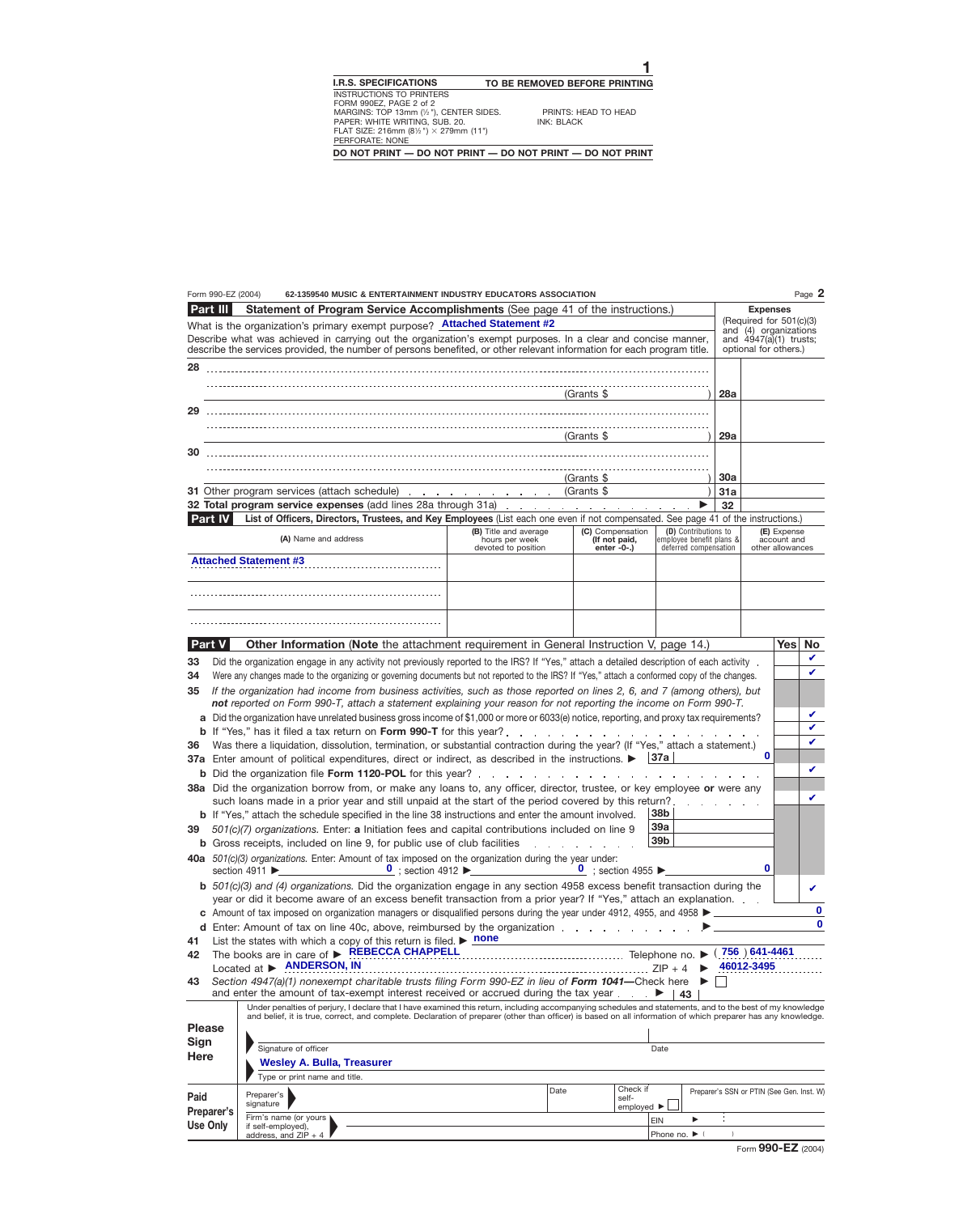**(Form 990 or 990-EZ)**

# **SCHEDULE A** | **Organization Exempt Under Section 501(c)(3)** | OMB No. 1545-0047

**(Except Private Foundation) and Section 501(e), 501(f), 501(k), 501(n), or Section 4947(a)(1) Nonexempt Charitable Trust**

**Supplementary Information—(See separate instructions.)**

**2004**

Department of the Treasury<br>Internal Revenue Service

▶ MUST be completed by the above organizations and attached to their Form 990 or 990-EZ

Name of the organization **Employer identification number Employer identification number** 

| Part I<br>Compensation of the Five Highest Paid Employees Other Than Officers, Directors, and Trustees<br>(See page 1 of the instructions. List each one. If there are none, enter "None.") |                                                             |                  |                                                                           |                                                |
|---------------------------------------------------------------------------------------------------------------------------------------------------------------------------------------------|-------------------------------------------------------------|------------------|---------------------------------------------------------------------------|------------------------------------------------|
| (a) Name and address of each employee paid more<br>than \$50,000                                                                                                                            | (b) Title and average hours<br>per week devoted to position | (c) Compensation | (d) Contributions to<br>employee benefit plans &<br>deferred compensation | (e) Expense<br>account and other<br>allowances |
| <b>Music &amp; Entertainment Industry Educators As:</b>                                                                                                                                     | <b>Box 83</b>                                               | leans, LA 70118  | 62                                                                        | 1359540                                        |
| 6363 St. Charles Ave.                                                                                                                                                                       |                                                             |                  |                                                                           |                                                |
| 765                                                                                                                                                                                         |                                                             |                  | 50,912                                                                    | 500                                            |
| 641-4461                                                                                                                                                                                    |                                                             |                  |                                                                           |                                                |
| 29,187                                                                                                                                                                                      | 31                                                          |                  |                                                                           |                                                |
| 21,194                                                                                                                                                                                      |                                                             |                  |                                                                           |                                                |
|                                                                                                                                                                                             |                                                             |                  |                                                                           |                                                |
|                                                                                                                                                                                             | 50,912                                                      |                  |                                                                           | 3,879                                          |
| Total number of other employees paid over<br>\$50,000                                                                                                                                       |                                                             |                  |                                                                           |                                                |

**Compensation of the Five Highest Paid Independent Contractors for Professional Services** (See page 2 of the instructions. List each one (whether individuals or firms). If there are none, enter "None.") **Part II**

| (a) Name and address of each independent contractor paid more than \$50,000   | (b) Type of service | (c) Compensation |                       |  |  |  |  |  |
|-------------------------------------------------------------------------------|---------------------|------------------|-----------------------|--|--|--|--|--|
|                                                                               | 1,500<br>169        |                  | 6,264 ed Statement #1 |  |  |  |  |  |
|                                                                               | 35,455              | 3,627            | 61,981                |  |  |  |  |  |
|                                                                               | 47,285              |                  |                       |  |  |  |  |  |
|                                                                               | 65,608              | 61,981           | 65,608                |  |  |  |  |  |
|                                                                               |                     |                  |                       |  |  |  |  |  |
|                                                                               | 61,981              | 65,608           |                       |  |  |  |  |  |
| Total number of others receiving over \$50,000 for<br>professional services ▶ |                     |                  |                       |  |  |  |  |  |

Cat. No. 11285F

For Paperwork Reduction Act Notice, see the Instructions for Form 990 and Form 990-EZ. Cat. No. 11285F Schedule A (Form 990 or 990-EZ) 2004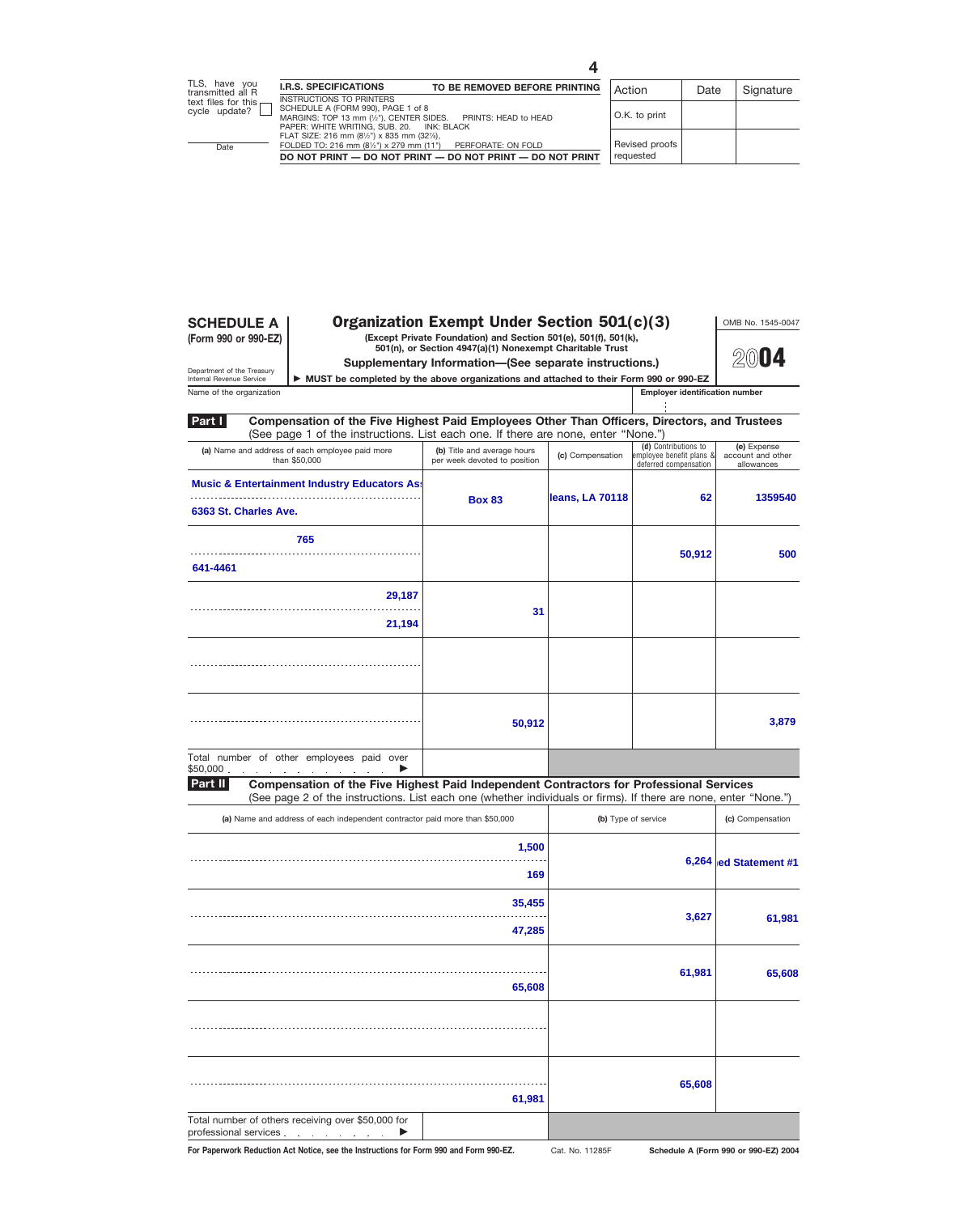|                | 62-1359540 MUSIC & ENTERTAINMENT INDUSTRY EDUCATORS ASSOCIATION<br>Schedule A (Form 990 or 990-EZ) 2004                                                                                                                                                                                                                                                                                                                                                                                                  |                |     | Page 2      |
|----------------|----------------------------------------------------------------------------------------------------------------------------------------------------------------------------------------------------------------------------------------------------------------------------------------------------------------------------------------------------------------------------------------------------------------------------------------------------------------------------------------------------------|----------------|-----|-------------|
|                | Part III<br>Statements About Activities (See page 2 of the instructions.)                                                                                                                                                                                                                                                                                                                                                                                                                                |                | Yes | No          |
| 1.             | During the year, has the organization attempted to influence national, state, or local legislation, including any<br>attempt to influence public opinion on a legislative matter or referendum? If "Yes," enter the total expenses paid<br>or incurred in connection with the lobbying activities $\triangleright$ $\uparrow$ <b>ed Statement #2</b> (Must equal amounts on line 38,                                                                                                                     | 1              |     | ✓           |
|                | Organizations that made an election under section 501(h) by filing Form 5768 must complete Part VI-A. Other<br>organizations checking "Yes" must complete Part VI-B AND attach a statement giving a detailed description of<br>the lobbying activities.                                                                                                                                                                                                                                                  |                |     |             |
| $\overline{2}$ | During the year, has the organization, either directly or indirectly, engaged in any of the following acts with any<br>substantial contributors, trustees, directors, officers, creators, key employees, or members of their families, or<br>with any taxable organization with which any such person is affiliated as an officer, director, trustee, majority<br>owner, or principal beneficiary? (If the answer to any question is "Yes," attach a detailed statement explaining the<br>transactions.) |                |     |             |
| a              |                                                                                                                                                                                                                                                                                                                                                                                                                                                                                                          | 2a             |     | V           |
| b              |                                                                                                                                                                                                                                                                                                                                                                                                                                                                                                          | 2 <sub>b</sub> |     | V           |
| c              |                                                                                                                                                                                                                                                                                                                                                                                                                                                                                                          | 2c             |     | V           |
| d              | Payment of compensation (or payment or reimbursement of expenses if more than \$1,000)?                                                                                                                                                                                                                                                                                                                                                                                                                  | 2d             |     | $\mathbf v$ |
| е              |                                                                                                                                                                                                                                                                                                                                                                                                                                                                                                          | 2e             |     | $\mathbf v$ |
| За             | Do you make grants for scholarships, fellowships, student loans, etc.? (If "Yes," attach an explanation of how                                                                                                                                                                                                                                                                                                                                                                                           | 3a             |     | ✓           |
|                | <b>b</b> Do you have a section 403(b) annuity plan for your employees?                                                                                                                                                                                                                                                                                                                                                                                                                                   | 3 <sub>b</sub> |     | ✓           |
| 4a             | Did you maintain any separate account for participating donors where donors have the right to provide advice<br>on the use or distribution of funds?<br>the contract of the contract of the contract of the contract of the contract of the contract of the contract of                                                                                                                                                                                                                                  | 4a             |     | ✓           |
|                | <b>b</b> Do you provide credit counseling, debt management, credit repair, or debt negotiation services?                                                                                                                                                                                                                                                                                                                                                                                                 | 4 <sub>b</sub> |     |             |
|                | <b>Part IV</b><br>Reason for Non-Private Foundation Status (See pages 3 through 6 of the instructions.)                                                                                                                                                                                                                                                                                                                                                                                                  |                |     |             |

The organization is not a private foundation because it is: (Please check only **ONE** applicable box.)

**5**  $\Box$  A church, convention of churches, or association of churches. Section 170(b)(1)(A)(i).

**6**  $\Box$  A school. Section 170(b)(1)(A)(ii). (Also complete Part V.)

**7**  $\Box$  A hospital or a cooperative hospital service organization. Section 170(b)(1)(A)(iii).

**8**  $\Box$  A Federal, state, or local government or governmental unit. Section 170(b)(1)(A)(v).

 $\Box$  A medical research organization operated in conjunction with a hospital. Section 170(b)(1)(A)(iii). **Enter the hospital's name, city, and state 9**

 $\Box$  An organization operated for the benefit of a college or university owned or operated by a governmental unit. Section 170(b)(1)(A)(iv). (Also complete the **Support Schedule** in Part IV-A.) **10**

An organization that normally receives a substantial part of its support from a governmental unit or from the general public. Section **11a** 170(b)(1)(A)(vi). (Also complete the **Support Schedule** in Part IV-A.)

**11b** A community trust. Section 170(b)(1)(A)(vi). (Also complete the **Support Schedule** in Part IV-A.)

▲ An organization that normally receives: (1) more than 33<sup>1/3</sup>% of its support from contributions, membership fees, and gross receipts from activities related to its charitable, etc., functions—subject to certain exceptions, and **(2) no more than 331⁄3%** of its support from gross investment income and unrelated business taxable income (less section 511 tax) from businesses acquired by the organization after June 30, 1975. See section 509(a)(2). (Also complete the **Support Schedule** in Part IV-A.) **12**

 $\Box$  An organization that is not controlled by any disqualified persons (other than foundation managers) and supports organizations described in: **(1)** lines 5 through 12 above; or **(2)** section 501(c)(4), (5), or (6), if they meet the test of section 509(a)(2). (See section 509(a)(3).) **13**

| Provide the following information about the supported organizations. (See page 5 of the instructions.) |                               |  |  |  |  |  |  |  |  |
|--------------------------------------------------------------------------------------------------------|-------------------------------|--|--|--|--|--|--|--|--|
| (a) Name(s) of supported organization(s)                                                               | (b) Line number<br>from above |  |  |  |  |  |  |  |  |
|                                                                                                        |                               |  |  |  |  |  |  |  |  |
|                                                                                                        |                               |  |  |  |  |  |  |  |  |
|                                                                                                        |                               |  |  |  |  |  |  |  |  |

**14** An organization organized and operated to test for public safety. Section 509(a)(4). (See page 5 of the instructions.)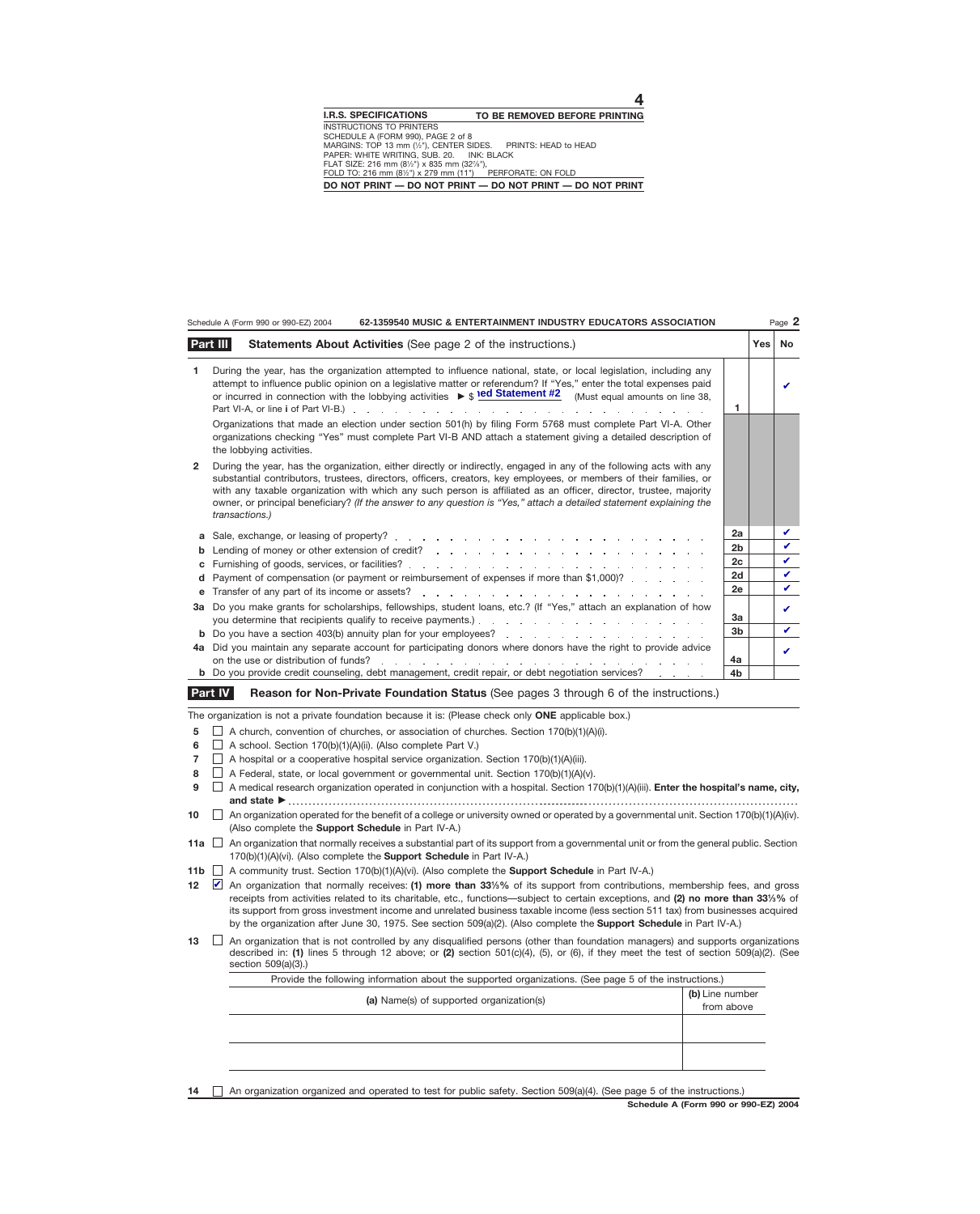### Schedule A (Form 990 or 990-EZ) 2004 **62-1359540 MUSIC & ENTERTAINMENT INDUSTRY EDUCATORS ASSOCIATION** Page **3**

**Support Schedule** (Complete only if you checked a box on line 10, 11, or 12.) *Use cash method of accounting.* **Part IV-A Note:** *You may use the worksheet in the instructions for converting from the accrual to the cash method of accounting.*

|        | <b>NOLE:</b> You may use the worksheet in the instructions for convening from the accruanto the cash method of accounting.<br>Calendar year (or fiscal year beginning in)<br>▶                                                                                                                                                                                                                                                                                                                                                                                                                                                        | (a) 2003                                                           | (b) 2002 | (c) 2001 | $(d)$ 2000 |            | (e) Total   |
|--------|---------------------------------------------------------------------------------------------------------------------------------------------------------------------------------------------------------------------------------------------------------------------------------------------------------------------------------------------------------------------------------------------------------------------------------------------------------------------------------------------------------------------------------------------------------------------------------------------------------------------------------------|--------------------------------------------------------------------|----------|----------|------------|------------|-------------|
| 15     | Gifts, grants, and contributions received. (Do                                                                                                                                                                                                                                                                                                                                                                                                                                                                                                                                                                                        |                                                                    |          |          |            |            |             |
|        | not include unusual grants. See line 28.).                                                                                                                                                                                                                                                                                                                                                                                                                                                                                                                                                                                            | 9,000                                                              | 19,000   |          |            |            | 28,000      |
| 16     | Membership fees received                                                                                                                                                                                                                                                                                                                                                                                                                                                                                                                                                                                                              | 9,867                                                              | 11,138   |          |            |            | 21,005      |
| 17     | Gross receipts from admissions, merchandise<br>sold or services performed, or furnishing of<br>facilities in any activity that is related to the<br>organization's charitable, etc., purpose                                                                                                                                                                                                                                                                                                                                                                                                                                          | 5,745                                                              | 3,500    |          |            |            | 9,245       |
| 18     | Gross income from interest, dividends,<br>amounts received from payments on securities<br>loans (section 512(a)(5)), rents, royalties, and<br>unrelated business taxable income (less<br>section 511 taxes) from businesses acquired<br>by the organization after June 30, 1975                                                                                                                                                                                                                                                                                                                                                       | 942                                                                | 431      |          |            |            | 1,373       |
| 19     | Net income from unrelated<br>business<br>activities not included in line 18.<br>$\sim$ $\sim$                                                                                                                                                                                                                                                                                                                                                                                                                                                                                                                                         |                                                                    |          |          |            |            | $\bf{0}$    |
| 20     | Tax revenues levied for the organization's<br>benefit and either paid to it or expended on<br>its behalf                                                                                                                                                                                                                                                                                                                                                                                                                                                                                                                              |                                                                    |          |          |            |            | $\mathbf 0$ |
| 21     | The value of services or facilities furnished to<br>the organization by a governmental unit<br>without charge. Do not include the value of<br>services or facilities generally furnished to the<br>public without charge                                                                                                                                                                                                                                                                                                                                                                                                              |                                                                    |          |          |            |            | $\bf{0}$    |
| 22     | Other income. Attach a schedule. Do not<br>include gain or (loss) from sale of capital assets                                                                                                                                                                                                                                                                                                                                                                                                                                                                                                                                         |                                                                    |          |          |            |            | $\bf{0}$    |
| 23     | Total of lines 15 through 22.                                                                                                                                                                                                                                                                                                                                                                                                                                                                                                                                                                                                         | 25,554                                                             | 34,069   |          |            |            | 59,623      |
| 24     | Line 23 minus line $17 \cdot 11 \cdot 11 \cdot 11 \cdot 11$                                                                                                                                                                                                                                                                                                                                                                                                                                                                                                                                                                           | 19,809                                                             | 30,569   |          |            |            | 50,378      |
| 25     | Enter 1% of line 23<br>the contract of the contract of                                                                                                                                                                                                                                                                                                                                                                                                                                                                                                                                                                                | 256                                                                | 341      |          |            |            |             |
| 26     | <b>Organizations described on lines 10 or 11:</b> a Enter 2% of amount in column (e), line 24 $\ldots$                                                                                                                                                                                                                                                                                                                                                                                                                                                                                                                                |                                                                    |          |          |            | <b>26a</b> | 0           |
| b      | Prepare a list for your records to show the name of and amount contributed by each person (other than a<br>governmental unit or publicly supported organization) whose total gifts for 2000 through 2003 exceeded the<br>amount shown in line 26a. Do not file this list with your return. Enter the total of all these excess amounts $\blacktriangleright$                                                                                                                                                                                                                                                                          |                                                                    | 26b      |          |            |            |             |
|        |                                                                                                                                                                                                                                                                                                                                                                                                                                                                                                                                                                                                                                       |                                                                    |          |          |            | 26c        |             |
| d      | Add: Amounts from column (e) for lines: 18 _____________ 19 _____________                                                                                                                                                                                                                                                                                                                                                                                                                                                                                                                                                             |                                                                    |          |          |            | 26d        |             |
| е      |                                                                                                                                                                                                                                                                                                                                                                                                                                                                                                                                                                                                                                       |                                                                    |          |          |            | <b>26e</b> |             |
| f      | Public support percentage (line 26e (numerator) divided by line 26c (denominator)) entitled by line 26c (denominator)                                                                                                                                                                                                                                                                                                                                                                                                                                                                                                                 |                                                                    |          |          |            | <b>26f</b> | %           |
| 27     | Organizations described on line 12: a For amounts included in lines 15, 16, and 17 that were received from a "disqualified<br>person," prepare a list for your records to show the name of, and total amounts received in each year from, each "disqualified person."<br><b>Do not file this list with your return.</b> Enter the sum of such amounts for each year:                                                                                                                                                                                                                                                                  |                                                                    |          |          |            |            |             |
|        |                                                                                                                                                                                                                                                                                                                                                                                                                                                                                                                                                                                                                                       |                                                                    |          |          |            |            |             |
|        | <b>b</b> For any amount included in line 17 that was received from each person (other than "disqualified persons"), prepare a list for your records to<br>show the name of, and amount received for each year, that was more than the larger of (1) the amount on line 25 for the year or (2) \$5,000.<br>(Include in the list organizations described in lines 5 through 11, as well as individuals.) Do not file this list with your return. After computing<br>the difference between the amount received and the larger amount described in (1) or (2), enter the sum of these differences (the excess<br>amounts) for each year: |                                                                    |          |          |            |            |             |
|        | c Add: Amounts from column (e) for lines: $15 \underline{\hspace{1cm} 28,000}$ $16 \underline{\hspace{1cm} 21,005}$<br>17 $\frac{9,245}{20}$ 20 21 21                                                                                                                                                                                                                                                                                                                                                                                                                                                                                 |                                                                    |          |          |            | 27c        | 58,250      |
|        | <u> The Community of the Community of the Community of the Community of the Community of the Community of the Community of the Community of the Community of the Community of the Community of the Community of the Community of</u>                                                                                                                                                                                                                                                                                                                                                                                                  | and line 27b total $\qquad \qquad$ $\qquad \qquad$ $\qquad \qquad$ |          |          |            | 27d        |             |
| d      | Add: Line 27a total.                                                                                                                                                                                                                                                                                                                                                                                                                                                                                                                                                                                                                  |                                                                    |          |          |            | 27e        | 58,250      |
| е<br>f | Public support (line 27c total minus line 27d total).<br>Total support for section 509(a)(2) test: Enter amount from line 23, column (e) $\mathbb{R}$ $\blacktriangleright$ $\lfloor 27f \rfloor$                                                                                                                                                                                                                                                                                                                                                                                                                                     |                                                                    |          |          |            |            |             |
| g      | Public support percentage (line 27e (numerator) divided by line 27f (denominator)) entertain-                                                                                                                                                                                                                                                                                                                                                                                                                                                                                                                                         |                                                                    |          |          |            | 27g        | 97.69 %     |
| h.     | Investment income percentage (line 18, column (e) (numerator) divided by line 27f (denominator)). ▶                                                                                                                                                                                                                                                                                                                                                                                                                                                                                                                                   |                                                                    |          |          |            | 27h        | 2.30 %      |

**28 Unusual Grants:** For an organization described in line 10, 11, or 12 that received any unusual grants during 2000 through 2003, prepare a list for your records to show, for each year, the name of the contributor, the date and amount of the grant, and a brief description of the nature of the grant. **Do not file this list with your return.** Do not include these grants in line 15.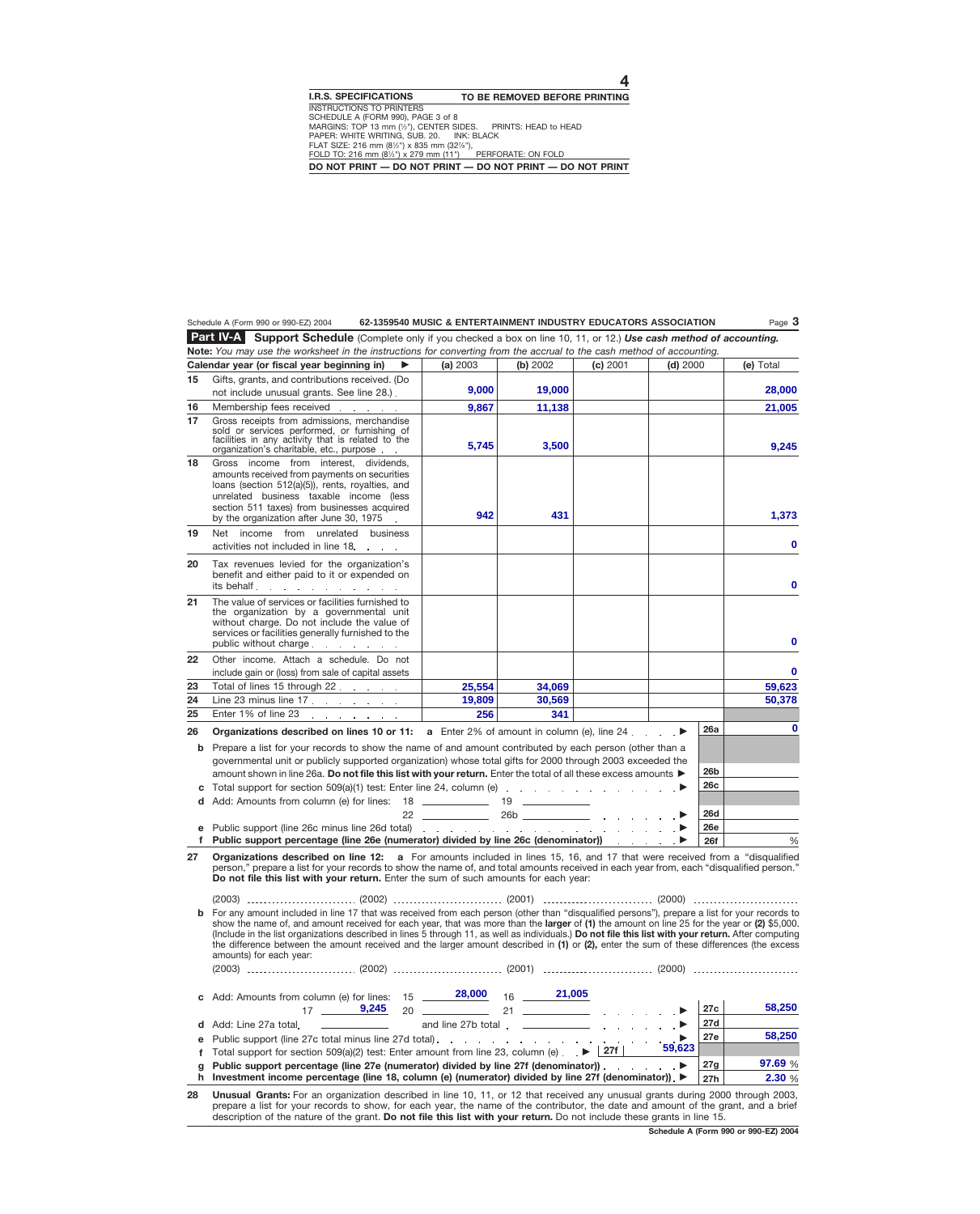|              | 62-1359540 MUSIC & ENTERTAINMENT INDUSTRY EDUCATORS ASSOCIATION<br>Schedule A (Form 990 or 990-EZ) 2004                                                                                                                                                                                                                                                                                                                                                                                                                                                                                                                          |                                                  |            | Page 4 |
|--------------|----------------------------------------------------------------------------------------------------------------------------------------------------------------------------------------------------------------------------------------------------------------------------------------------------------------------------------------------------------------------------------------------------------------------------------------------------------------------------------------------------------------------------------------------------------------------------------------------------------------------------------|--------------------------------------------------|------------|--------|
|              | Part V<br>Private School Questionnaire (See page 7 of the instructions.)<br>(To be completed ONLY by schools that checked the box on line 6 in Part IV)                                                                                                                                                                                                                                                                                                                                                                                                                                                                          |                                                  |            |        |
| 29           | Does the organization have a racially nondiscriminatory policy toward students by statement in its charter, bylaws,                                                                                                                                                                                                                                                                                                                                                                                                                                                                                                              | 29                                               | <b>Yes</b> | No     |
| 30           | Does the organization include a statement of its racially nondiscriminatory policy toward students in all its<br>brochures, catalogues, and other written communications with the public dealing with student admissions,                                                                                                                                                                                                                                                                                                                                                                                                        | 30                                               |            |        |
| 31           | Has the organization publicized its racially nondiscriminatory policy through newspaper or broadcast media during<br>the period of solicitation for students, or during the registration period if it has no solicitation program, in a way<br>that makes the policy known to all parts of the general community it serves?<br>If "Yes," please describe; if "No," please explain. (If you need more space, attach a separate statement.)                                                                                                                                                                                        | 31                                               |            |        |
| 32<br>a<br>b | Does the organization maintain the following:<br>Records indicating the racial composition of the student body, faculty, and administrative staff?<br>Records documenting that scholarships and other financial assistance are awarded on a racially nondiscriminatory                                                                                                                                                                                                                                                                                                                                                           | 32a                                              |            |        |
|              | basis?<br>the contract of the contract of the contract of the contract of the contract of the contract of the contract of the contract of the contract of the contract of the contract of the contract of the contract of the contract o<br>Copies of all catalogues, brochures, announcements, and other written communications to the public dealing<br>with student admissions, programs, and scholarships?<br>The contract of the contract of the students of the students of the students of the students of the students o<br>d Copies of all material used by the organization or on its behalf to solicit contributions? | 32 <sub>b</sub><br>32 <sub>c</sub><br><b>32d</b> |            |        |
| 33           | If you answered "No" to any of the above, please explain. (If you need more space, attach a separate statement.)<br>Does the organization discriminate by race in any way with respect to:                                                                                                                                                                                                                                                                                                                                                                                                                                       |                                                  |            |        |
| а            |                                                                                                                                                                                                                                                                                                                                                                                                                                                                                                                                                                                                                                  | <b>33a</b>                                       |            |        |
|              |                                                                                                                                                                                                                                                                                                                                                                                                                                                                                                                                                                                                                                  | 33 <sub>b</sub>                                  |            |        |
|              | d Scholarships or other financial assistance?                                                                                                                                                                                                                                                                                                                                                                                                                                                                                                                                                                                    | 33c<br>33d                                       |            |        |
|              |                                                                                                                                                                                                                                                                                                                                                                                                                                                                                                                                                                                                                                  | 33e                                              |            |        |
| f            | Use of facilities?                                                                                                                                                                                                                                                                                                                                                                                                                                                                                                                                                                                                               | 33f                                              |            |        |
| g            | Athletic programs?.                                                                                                                                                                                                                                                                                                                                                                                                                                                                                                                                                                                                              | 33 <sub>g</sub><br>33h                           |            |        |
| h.           | Other extracurricular activities?<br>If you answered "Yes" to any of the above, please explain. (If you need more space, attach a separate statement.)                                                                                                                                                                                                                                                                                                                                                                                                                                                                           |                                                  |            |        |
| 34a          | Does the organization receive any financial aid or assistance from a governmental agency?                                                                                                                                                                                                                                                                                                                                                                                                                                                                                                                                        | 34a                                              |            |        |
| b            | Has the organization's right to such aid ever been revoked or suspended?<br>If you answered "Yes" to either 34a or b, please explain using an attached statement.                                                                                                                                                                                                                                                                                                                                                                                                                                                                | 34b                                              |            |        |
| 35           | Does the organization certify that it has complied with the applicable requirements of sections 4.01 through 4.05<br>of Rev. Proc. 75-50, 1975-2 C.B. 587, covering racial nondiscrimination? If "No," attach an explanation                                                                                                                                                                                                                                                                                                                                                                                                     | 35                                               |            |        |

**Schedule A (Form 990 or 990-EZ) 2004**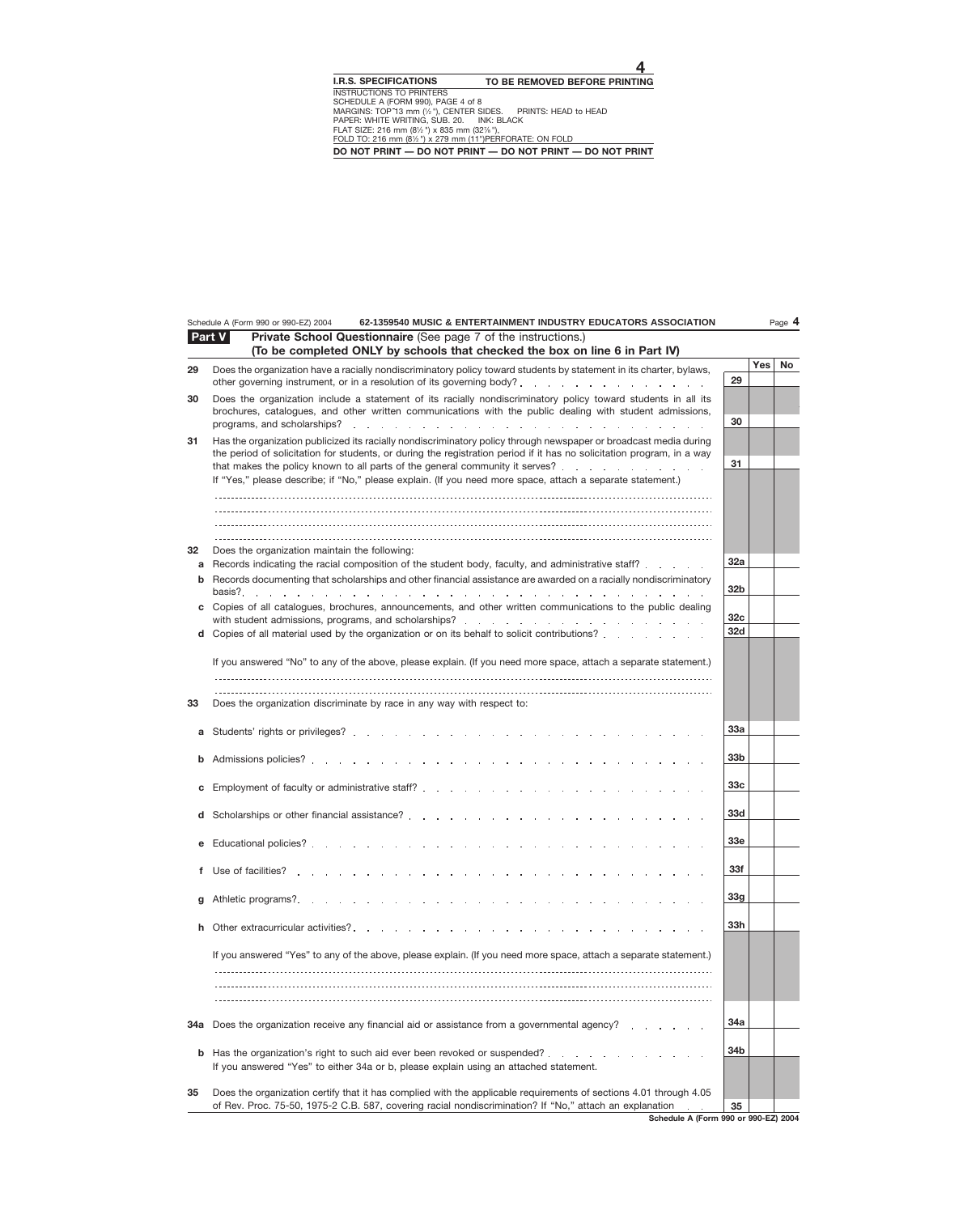#### Schedule A (Form 990 or 990-EZ) 2004 **62-1359540 MUSIC & ENTERTAINMENT INDUSTRY EDUCATORS ASSOCIATION** Page **5**

**Lobbying Expenditures by Electing Public Charities** (See page 9 of the instructions.) (To be completed **ONLY** by an eligible organization that filed Form 5768) **Part VI-A**

|  |  |  |  |  |  | Check ► a $\Box$ if the organization belongs to an affiliated group. Check ► b $\Box$ if you checked "a" and "limited control" provisions apply. |  |
|--|--|--|--|--|--|--------------------------------------------------------------------------------------------------------------------------------------------------|--|
|--|--|--|--|--|--|--------------------------------------------------------------------------------------------------------------------------------------------------|--|

|    | <b>Limits on Lobbying Expenditures</b><br>(The term "expenditures" means amounts paid or incurred.) |    | (a)<br>Affiliated group<br>totals | (b)<br>To be completed<br>for ALL electing<br>organizations |
|----|-----------------------------------------------------------------------------------------------------|----|-----------------------------------|-------------------------------------------------------------|
| 36 | Total lobbying expenditures to influence public opinion (grassroots lobbying)                       | 36 |                                   |                                                             |
| 37 | Total lobbying expenditures to influence a legislative body (direct lobbying).                      | 37 |                                   |                                                             |
| 38 |                                                                                                     | 38 |                                   |                                                             |
| 39 |                                                                                                     | 39 |                                   |                                                             |
| 40 | Total exempt purpose expenditures (add lines 38 and 39)                                             | 40 |                                   |                                                             |
| 41 | Lobbying nontaxable amount. Enter the amount from the following table—                              |    |                                   |                                                             |
|    | If the amount on line 40 is-<br>The lobbying nontaxable amount is-                                  |    |                                   |                                                             |
|    | Not over \$500,000 $\ldots$ $\ldots$ $\ldots$ 20% of the amount on line 40 $\ldots$                 |    |                                   |                                                             |
|    | Over \$500,000 but not over \$1,000,000 \$100,000 plus 15% of the excess over \$500,000             |    |                                   |                                                             |
|    | Over \$1,000,000 but not over \$1,500,000<br>\$175,000 plus 10% of the excess over \$1,000,000      | 41 |                                   |                                                             |
|    | Over \$1,500,000 but not over \$17,000,000<br>\$225,000 plus 5% of the excess over \$1,500,000      |    |                                   |                                                             |
|    |                                                                                                     |    |                                   |                                                             |
| 42 |                                                                                                     | 42 |                                   |                                                             |
| 43 | Subtract line 42 from line 36. Enter -0- if line 42 is more than line 36.                           | 43 |                                   |                                                             |
| 44 | Subtract line 41 from line 38. Enter -0- if line 41 is more than line 38.                           | 44 |                                   |                                                             |
|    | <b>Caution:</b> If there is an amount on either line 43 or line 44, you must file Form 4720.        |    |                                   |                                                             |

#### **4-Year Averaging Period Under Section 501(h)**

(Some organizations that made a section 501(h) election do not have to complete all of the five columns below. See the instructions for lines 45 through 50 on page 11 of the instructions.)

|    | Lobbying Expenditures During 4-Year Averaging Period                                                                                                                                                             |      |      |      |  |      |           |        |  |  |  |  |  |  |
|----|------------------------------------------------------------------------------------------------------------------------------------------------------------------------------------------------------------------|------|------|------|--|------|-----------|--------|--|--|--|--|--|--|
|    | Calendar year (or                                                                                                                                                                                                | (a)  | (b)  | (c)  |  | (d)  |           | (e)    |  |  |  |  |  |  |
|    | fiscal year beginning in) $\blacktriangleright$                                                                                                                                                                  | 2004 | 2003 | 2002 |  | 2001 |           | Total  |  |  |  |  |  |  |
| 45 | Lobbying nontaxable amount                                                                                                                                                                                       |      |      |      |  |      |           |        |  |  |  |  |  |  |
| 46 | Lobbying ceiling amount (150% of line 45(e))                                                                                                                                                                     |      |      |      |  |      |           |        |  |  |  |  |  |  |
| 47 | Total lobbying expenditures                                                                                                                                                                                      |      |      |      |  |      |           |        |  |  |  |  |  |  |
| 48 | Grassroots nontaxable amount                                                                                                                                                                                     |      |      |      |  |      |           |        |  |  |  |  |  |  |
| 49 | Grassroots ceiling amount (150% of line 48(e))                                                                                                                                                                   |      |      |      |  |      |           |        |  |  |  |  |  |  |
| 50 | Grassroots lobbying expenditures expenditures                                                                                                                                                                    |      |      |      |  |      |           |        |  |  |  |  |  |  |
|    | <b>Part VI-B</b><br><b>Lobbying Activity by Nonelecting Public Charities</b><br>(For reporting only by organizations that did not complete Part VI-A) (See page 11 of the instructions.)                         |      |      |      |  |      |           |        |  |  |  |  |  |  |
|    | During the year, did the organization attempt to influence national, state or local legislation, including any<br>attempt to influence public opinion on a legislative matter or referendum, through the use of: |      |      |      |  | Yes  | <b>No</b> | Amount |  |  |  |  |  |  |
| a  | Volunteers<br>and a series of the contract of the contract of the contract of the contract of                                                                                                                    |      |      |      |  |      |           |        |  |  |  |  |  |  |
|    | Paid staff or management (Include compensation in expenses reported on lines c through h.). .                                                                                                                    |      |      |      |  |      |           |        |  |  |  |  |  |  |
|    |                                                                                                                                                                                                                  |      |      |      |  |      |           |        |  |  |  |  |  |  |
|    |                                                                                                                                                                                                                  |      |      |      |  |      |           |        |  |  |  |  |  |  |

| e Publications, or published or broadcast statements entitled as a series of the control of the Published or broadcast statements and a series of the Published or Bullet and Supersy and Supersy and Supersy and Supersy and |  |  |  |  |  |  |  |
|-------------------------------------------------------------------------------------------------------------------------------------------------------------------------------------------------------------------------------|--|--|--|--|--|--|--|
| f Grants to other organizations for lobbying purposes                                                                                                                                                                         |  |  |  |  |  |  |  |

| Grants to other organizations for lobbying purposes entitled and the contract of the contract of the contract o    |  |  |
|--------------------------------------------------------------------------------------------------------------------|--|--|
| <b>g</b> Direct contact with legislators, their staffs, government officials, or a legislative body.               |  |  |
| <b>h</b> Rallies, demonstrations, seminars, conventions, speeches, lectures, or any other means                    |  |  |
| Total lobbying expenditures (Add lines c through h.)                                                               |  |  |
| 10 GV/220 is then of its through the time of the members of the statistical dependent of the following the bibliot |  |  |

If "Yes" to any of the above, also attach a statement giving a detailed description of the lobbying activities.

**Schedule A (Form 990 or 990-EZ) 2004**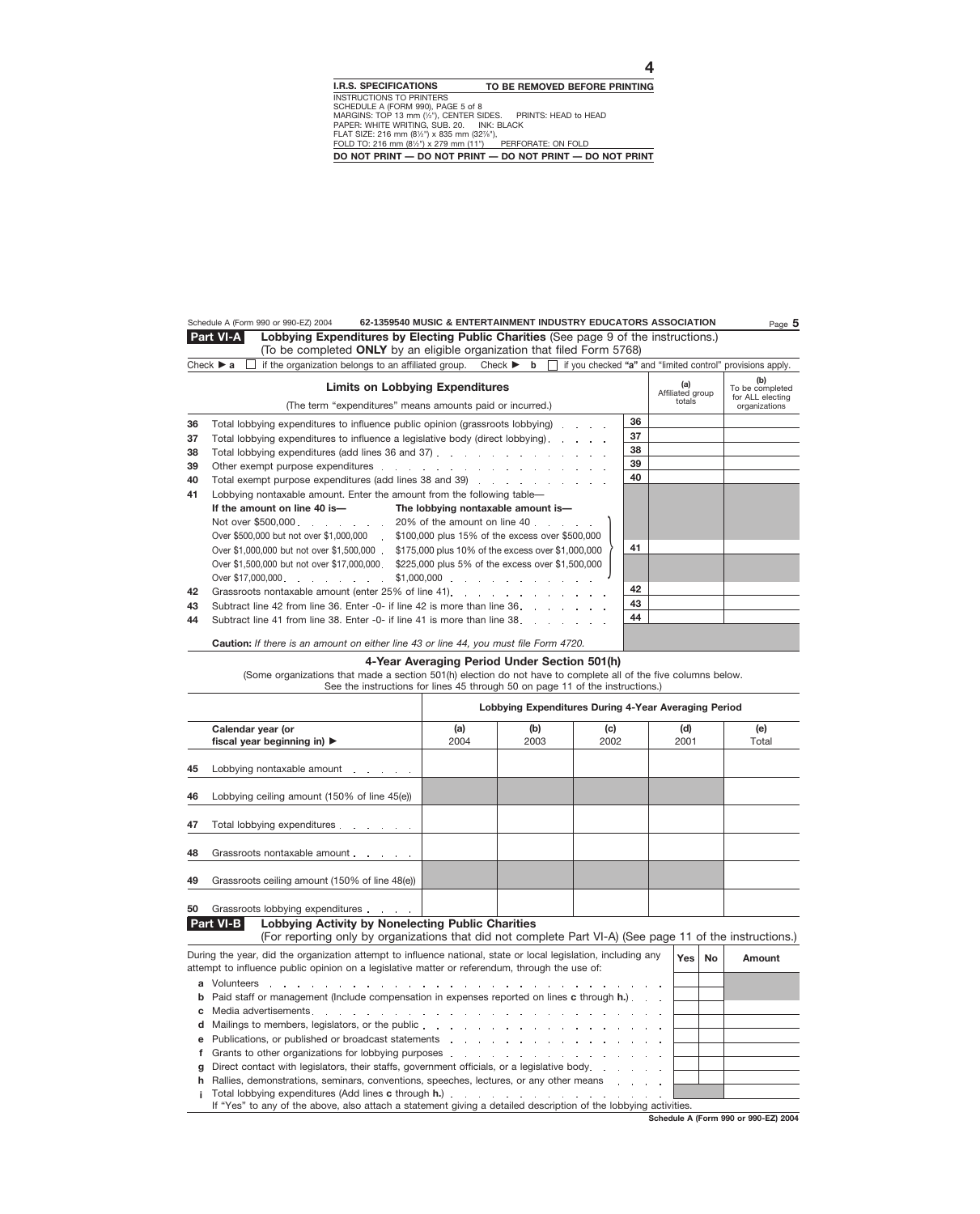| <b>Part VII</b> | Information Regarding Transfers To and Transactions and Relationships With Noncharitable Exempt |
|-----------------|-------------------------------------------------------------------------------------------------|
|                 | <b>Organizations</b> (See page 11 of the instructions.)                                         |

**51** Did the reporting organization directly or indirectly engage in any of the following with any other organization described in section 501(c) of the Code (other than section 501(c)(3) organizations) or in section 527, relating to political organizations?

| a Transfers from the reporting organization to a noncharitable exempt organization of:                                                                                                                                                  |        |  |  |
|-----------------------------------------------------------------------------------------------------------------------------------------------------------------------------------------------------------------------------------------|--------|--|--|
| (i)                                                                                                                                                                                                                                     | 51a(i) |  |  |
|                                                                                                                                                                                                                                         | a(ii)  |  |  |
| <b>b</b> Other transactions:                                                                                                                                                                                                            |        |  |  |
| (i) Sales or exchanges of assets with a noncharitable exempt organization                                                                                                                                                               | b(i)   |  |  |
| b(ii)<br>Purchases of assets from a noncharitable exempt organization entity and an entity of the set of the set of the<br>(ii)                                                                                                         |        |  |  |
| Rental of facilities, equipment, or other assets entering the state of the state of the state of the state of the state of the state of the state of the state of the state of the state of the state of the state of the stat<br>(iii) | b(iii) |  |  |
|                                                                                                                                                                                                                                         | b(iv)  |  |  |
| (v)                                                                                                                                                                                                                                     | b(v)   |  |  |
| (vi) Performance of services or membership or fundraising solicitations [1] No. 1] [1] Network of the contract of the contract of the contract of the contract of the contract of the contract of the contract of the contract          | b(vi)  |  |  |
|                                                                                                                                                                                                                                         |        |  |  |

If the answer to any of the above is "Yes," complete the following schedule. Column (b) should always show the fair market value of the **d** goods, other assets, or services given by the reporting organization. If the organization received less than fair market value in any transaction or sharing arrangement, show in column (d) the value of the goods, other assets, or services received:

| (a)      | (b)             | (c)                                       | (d)                                                              |
|----------|-----------------|-------------------------------------------|------------------------------------------------------------------|
| Line no. | Amount involved | Name of noncharitable exempt organization | Description of transfers, transactions, and sharing arrangements |
| N/A      |                 |                                           |                                                                  |
|          |                 |                                           |                                                                  |
|          |                 |                                           |                                                                  |
|          |                 |                                           |                                                                  |
|          |                 |                                           |                                                                  |
|          |                 |                                           |                                                                  |
|          |                 |                                           |                                                                  |
|          |                 |                                           |                                                                  |
|          |                 |                                           |                                                                  |
|          |                 |                                           |                                                                  |
|          |                 |                                           |                                                                  |
|          |                 |                                           |                                                                  |
|          |                 |                                           |                                                                  |
|          |                 |                                           |                                                                  |
|          |                 |                                           |                                                                  |
|          |                 |                                           |                                                                  |

| 52a Is the organization directly or indirectly affiliated with, or related to, one or more tax-exempt organizations                |  |
|------------------------------------------------------------------------------------------------------------------------------------|--|
| described in section 501(c) of the Code (other than section 501(c)(3)) or in section 527? $\blacktriangleright \Box$ Yes $\Box$ No |  |
| <b>b</b> If "Yes," complete the following schedule:                                                                                |  |

| (a)                  | (b)                  | (c)                         |
|----------------------|----------------------|-----------------------------|
| Name of organization | Type of organization | Description of relationship |
| N/A                  |                      |                             |
|                      |                      |                             |
|                      |                      |                             |
|                      |                      |                             |
|                      |                      |                             |
|                      |                      |                             |
|                      |                      |                             |
|                      |                      |                             |
|                      |                      |                             |
|                      |                      |                             |
|                      |                      |                             |
|                      |                      |                             |
|                      |                      |                             |
|                      |                      |                             |
|                      |                      |                             |
|                      |                      |                             |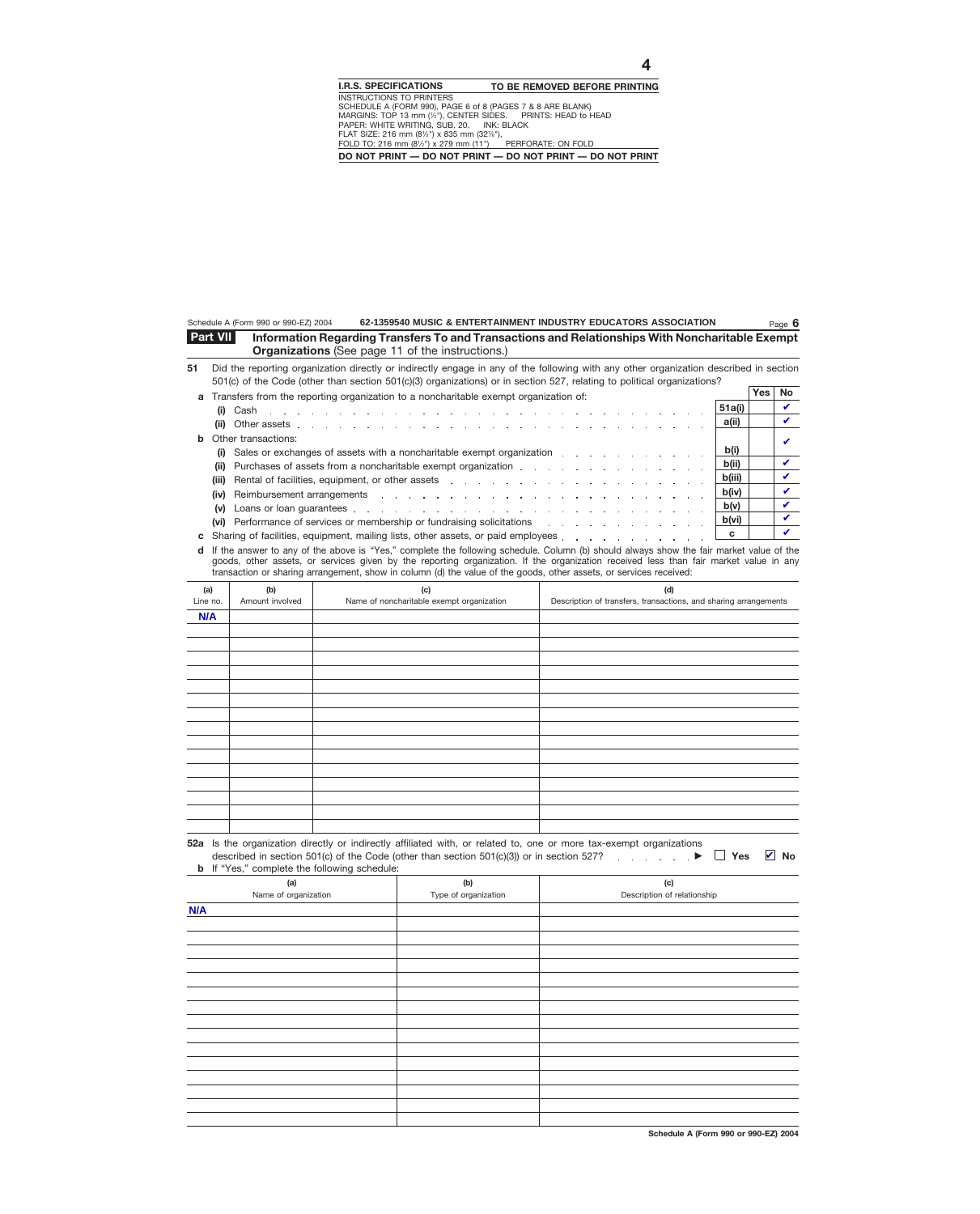| 62-1359540 - MUSIC & ENTERTAINMENT INDUSTRY EDUCATORS ASSOCIATION - 2004 <br><b>FEDERAL STATEMENTS</b> |        |       |  |  |
|--------------------------------------------------------------------------------------------------------|--------|-------|--|--|
| Statement 1 - Form 990-EZ, Part I, Line 16 - Other Expenses                                            |        |       |  |  |
| Description<br>Amount                                                                                  |        |       |  |  |
| <b>EXPENSES</b>                                                                                        |        |       |  |  |
| Conference                                                                                             | 26,400 |       |  |  |
| <b>Bank Fees</b>                                                                                       | 23     |       |  |  |
| Misc Fees/Memberships                                                                                  | 100    |       |  |  |
| Scholarships & Student Activities                                                                      | 628    | $***$ |  |  |
| <b>Supplies</b>                                                                                        | 1,600  |       |  |  |
| Travel & Transportation                                                                                | 2,375  |       |  |  |
| Web Fees                                                                                               | 394    |       |  |  |
| Licenses/Fees                                                                                          | 5      |       |  |  |
| Refund                                                                                                 | 285    |       |  |  |
| Restaurant (meals)                                                                                     | 3,645  |       |  |  |
|                                                                                                        | 35,455 |       |  |  |

**\*\*** Amended: Previously reported as \$4,990 expended. However, \$4,362 was held at the end of 2004 in the student activity / scholarship account (MEISA checking) to be expended in F.Y. 2005.

## **Statement 2 - Form 990-EZ, Part III, Statement of Program Service Accomplishments**

Organization's Primary Purpose

To facilitate an exchange of information between educators and practitioners in order to prepare students for careers in the music and entertainment industries. To provide resources for the exchange of information and knowledge about all aspects of the music and entertainment industries; To foster scholarly research on the music and entertainment industries as well as on music and entertainment industries education; To assist institutions with the development of music and entertainment industries programs and curricula; To facilitate interaction between the music and entertainment industries and music and entertainment industries' educators and affiliated educational institutions; To promote student interests in the music and entertainment industries through guidance and support of the Music and Entertainment Industry Student Association (meisa®).

## Accomplishments

 -- Publication of annual edition of scholarly journal. Distributed to 45 higher educaton institutions and 95 educator & practictioner members.

 -- Publication of electronic "magazine." Distributed to 500+ student, educator, and practioner members via internet email.

 -- National convention for students and educators featuring panel discussions, lectures, and presentations about the music & entertainment industry. Attended by approx. 350 students & 50 educators.